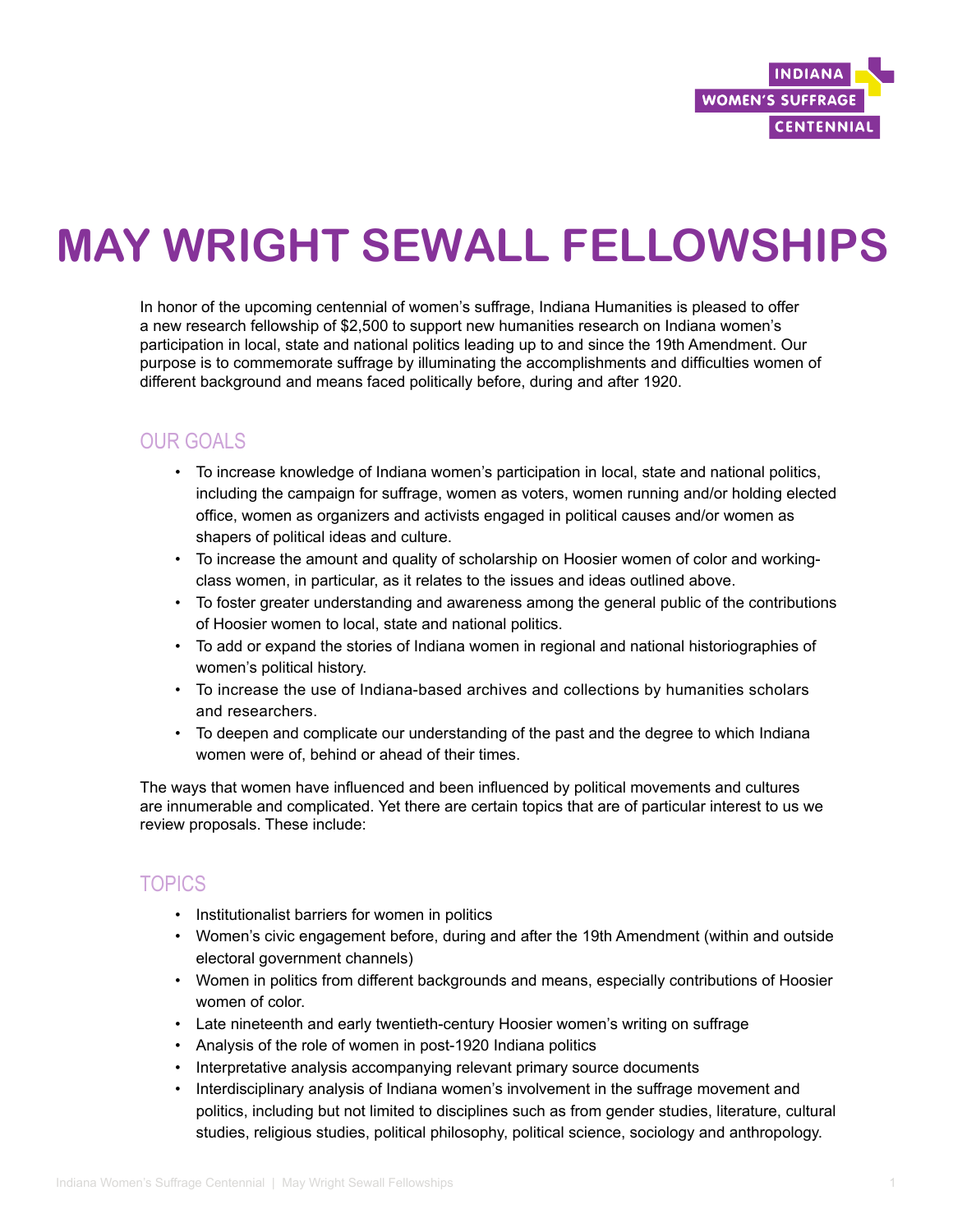- Networks local to Indiana
- Grassroots movements
- Historical memory

### REQUIREMENTS

- Scholar uses the fellowship to do research that significantly contributes to our understanding of the battle for women's suffrage in Indiana and/or Hoosier women's political participation more generally. Scholar or research team must demonstrate how topic significantly relates to Indiana.
- Scholar or research team must demonstrate a plan for dissemination and/or publication of his/her research, which may include presentations at scholarly conferences, publication in peer-reviewed journals or by academic presses, etc. Because one of our goals is to increase the amount and quality of scholarship on Hoosier women, we are especially interested in funding research that has the potential to be published in peer-reviewed journals, academic presses or popular publications like Traces Magazine that are subject to editorial review and fact-checking. In your application, you will be asked to share your plans for dissemination of your research and a general timeline for how your project will unfold
- Scholar or research team agrees to share research (findings or work-in-progress) in a format or venue that is accessible to general public audiences in Indiana by the end of 2020. In your application, please indicate how you plan to fulfill this term of the agreement. Options include but are not limited to:
	- Talk or discussion at library, archive, museum or other public humanities organization. Indiana Humanities can help connect you to a host organization as needed.
	- Blog post for Indiana Humanities and/or Indiana Historical Bureau (1,000-1,500 words with scholarly citations).
	- Participate in radio, podcast or other media discussion of work and its implications.
	- Contribute to exhibit, walking tour or other public humanities program for general public audiences.
	- Compile research for a new or significantly revised historic marker via the Indiana Historical Bureau. Up to 50% of project budget may be used towards the expenses of dedicating a new historic marker.

## **RESTRICTIONS**

Indiana Humanities will not award grants for any of the following purposes:

- Political action or advocacy
- Religious practices or training
- Social services
- Scholarships or prizes
- Construction or renovation
- Printing costs for publication of books
- Operating expenses
- Alcoholic beverages

Please note, if you are looking to fund a public program, exhibit, documentary, podcast, workshop, or other public humanities program about women's suffrage and/or Indiana women's political history, Indiana Humanities Action, Innovation and Collaboration grants are available. Please visit IndianaHumanities.org/Grants to learn more.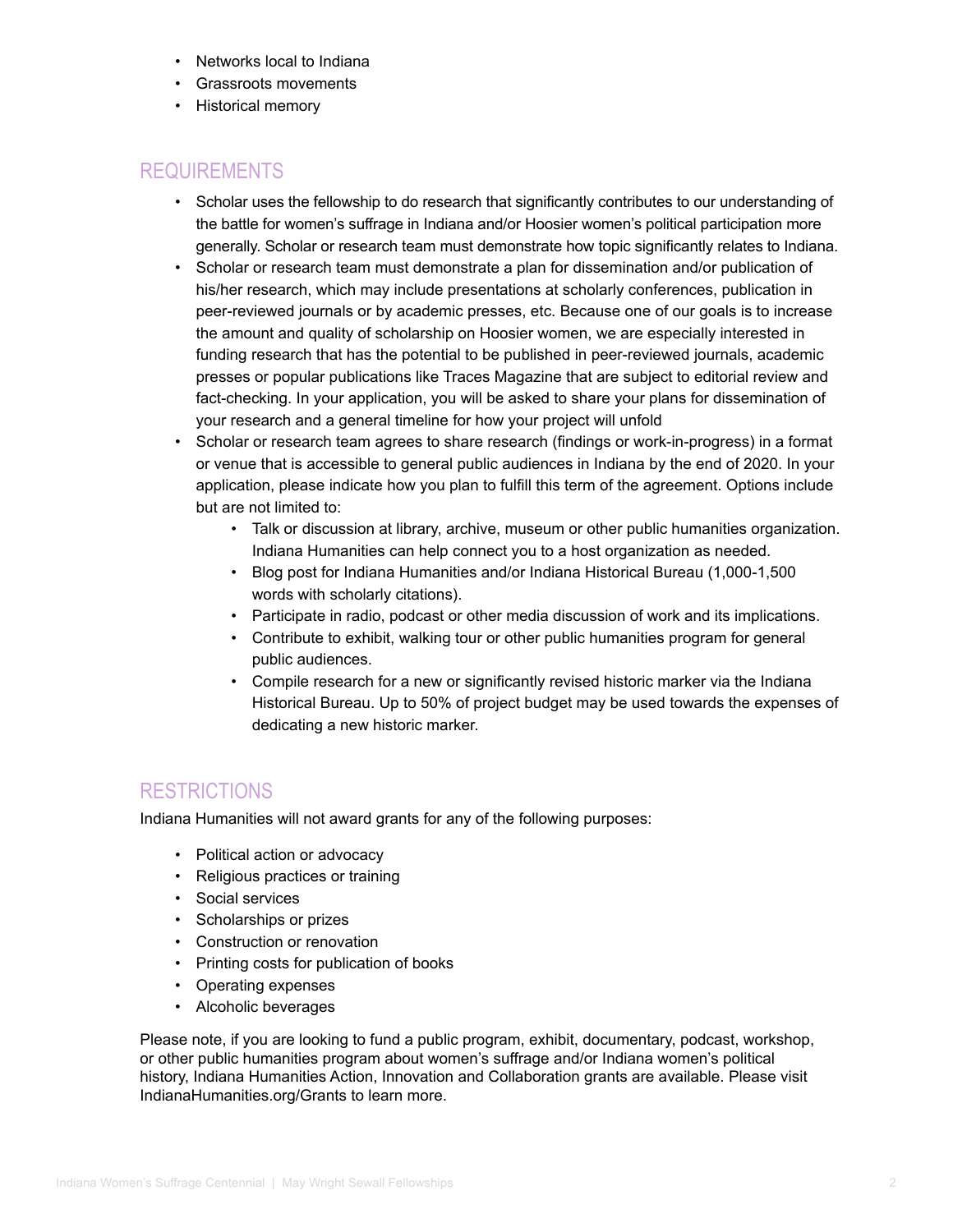# **ELIGIBILITY**

- Affiliation with a research institution, including but not limited to full-time or adjunct faculty at college/university; enrolled graduate student (masters or Ph.D.); curator, librarian or archivist at research archive or collection. Independent scholars are welcome to apply and should be able to demonstrate credibility as a researcher.
- Open to individual scholars or research teams. Research teams must indicate a principal investigator in their application.
- U.S. citizen or permanent resident.

# HOW TO APPLY

Please prepare the following materials and email to Leah Nahmias, director of programs at Indiana Humanities (*Inahmias@indianahumanities.org*) by June 3, 2019. Late proposals will not be considered.

#### **COVER PAGE WITH THE FOLLOWING INFORMATION**

- 1. Scholar Name or Names of Research Team
	- i. If research team, please indicate who will serve as principal investigator
- 2. Scholar Institution(s) and Title/Affiliation(s)
- 3. Principal Investigator Address, Day-time Phone Number and Email Address
- 4. Project Title
- 5. Project Abstract (please limit to 250 words)

#### **PROJECT TIMELINE**

Describe the time period during which the funds will be used and, if applicable, how this research fits into a larger project timeline (thesis, dissertation, book manuscript, exhibit plan, etc.) with expected date(s) of completion. Please note that research funds must be used by 31 December 2020.

#### **PROJECT DESCRIPTION**

In no more than five pages exclusive of notes and bibliography, explain the subject and purpose of your research, making clear how your work aligns to the intent and goals of this call for proposals. Share how this work will expand and/or deepen understanding of Indiana women's political participation in local, state and national politics, including the battle for suffrage, women as voters, women running and/or holding elected office, women as organizers and activists engaged in political causes and/or women as shapers of political ideas and culture. Describe the intellectual significance of the project to humanities scholars, general audiences or both. Please share the intended audience and results of your project, including how results will be disseminated.

Please keep in mind that your proposal will be read from experts across humanities disciplines, so your case should be understandable to scholars in fields outside of history but should provide enough detail to satisfy a specialist in a field of the proposal.

#### **ARCHIVES OR COLLECTIONS RELEVANT TO PROJECT**

Describe what archives or collections you'll be using to complete your work.

#### **DISSEMINATION**

Please describe (and include in your project timeline) by what means your research will be disseminated to scholarly audiences and other researchers on Indiana and women's political history. Plans for dissemination may take place after the proposed project timeline, but should suggest what outlets, journals, presses, conferences, etc., you hope to submit and/or publish your final product.